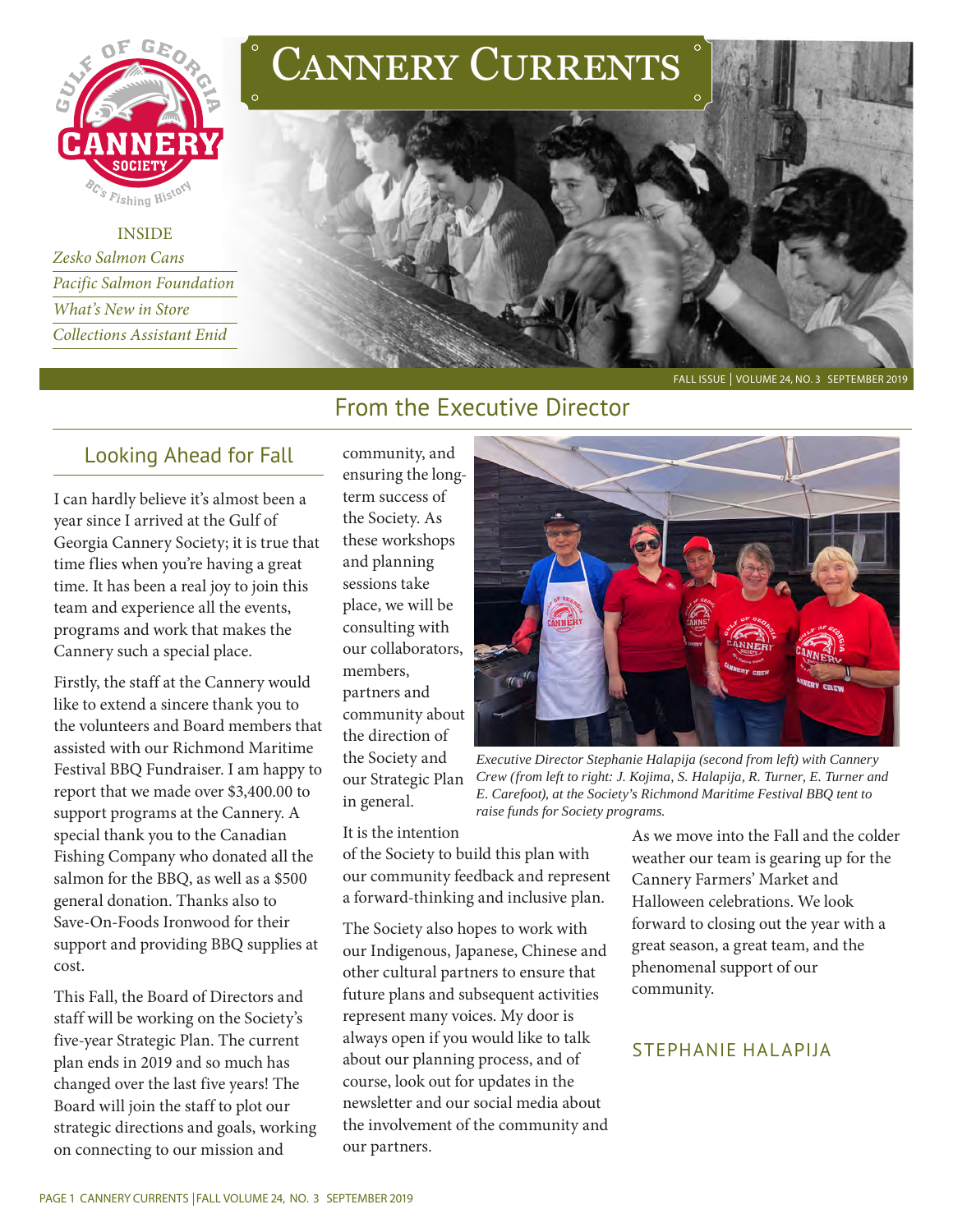## COLLECTIONS & ARCHIVES

## New Addition to the Collections

We recently received a new donation of three 4 lb sized salmon cans from the Zesko family. These "institutional" sized cans of salmon were typically produced for sale to places where food was prepared in large quantities like restaurants, school cafeterias, etc. The three cans in this donation were originally acquired from the BC Packers Imperial Plant sometime in the 1970s by Helen Zesko, who worked at the plant for over 40 years in various departments between 1940-1989. These cans were part of a larger group that had been opened at the plant and emptied of their contents before they were taken home by Helen. At home, Helen used them as baking pans for making a special Easter sweet bread called Paska. To see the recipe, look for the related post on our website blog.

These cans are an interesting addition to our Collection not only because of their unusual size, but also because of the personal story and other items associated with them. In addition to the story of provided above, we also have an oral history interview with Helen Zesko from 1999. This interview gives a much more in depth account of Helen's time of working in the fishing industry, including (but not limited to) her experience of working at Imperial Plant through the war years, the multicultural workforce, the overall conditions in the plant, the different types of jobs she did, etc. (to listen to the complete interview, go to cannerycollections.org). Finally, to round out this



*Helen Zesko is one of the women working on one of four filleting lines at Imperial Plant in 1966. This image was original featured as part of an article about BC Packers' new processing facilities at Imperial in the September 1966 edition of Western Fisheries magazine.*

collection, we are expecting a future donation from the family of a filleting knife and sharpener used by Helen during her time at Imperial Plant, as well as a set of photographs relating to her work there. All together, these items will combine to create a multifaceted collection that will allow us to present a fascinating perspective of the fishing industry to our audiences now and in the future.

#### HEIDI RAMPFL



*One of the three 4 lb size salmon cans from the Zesko Collection next to one of the more common ½ lb size cans that can be found in our Canning Line Exhibit. If you look closely, you can see that the lip of the can has marks from the can opener.*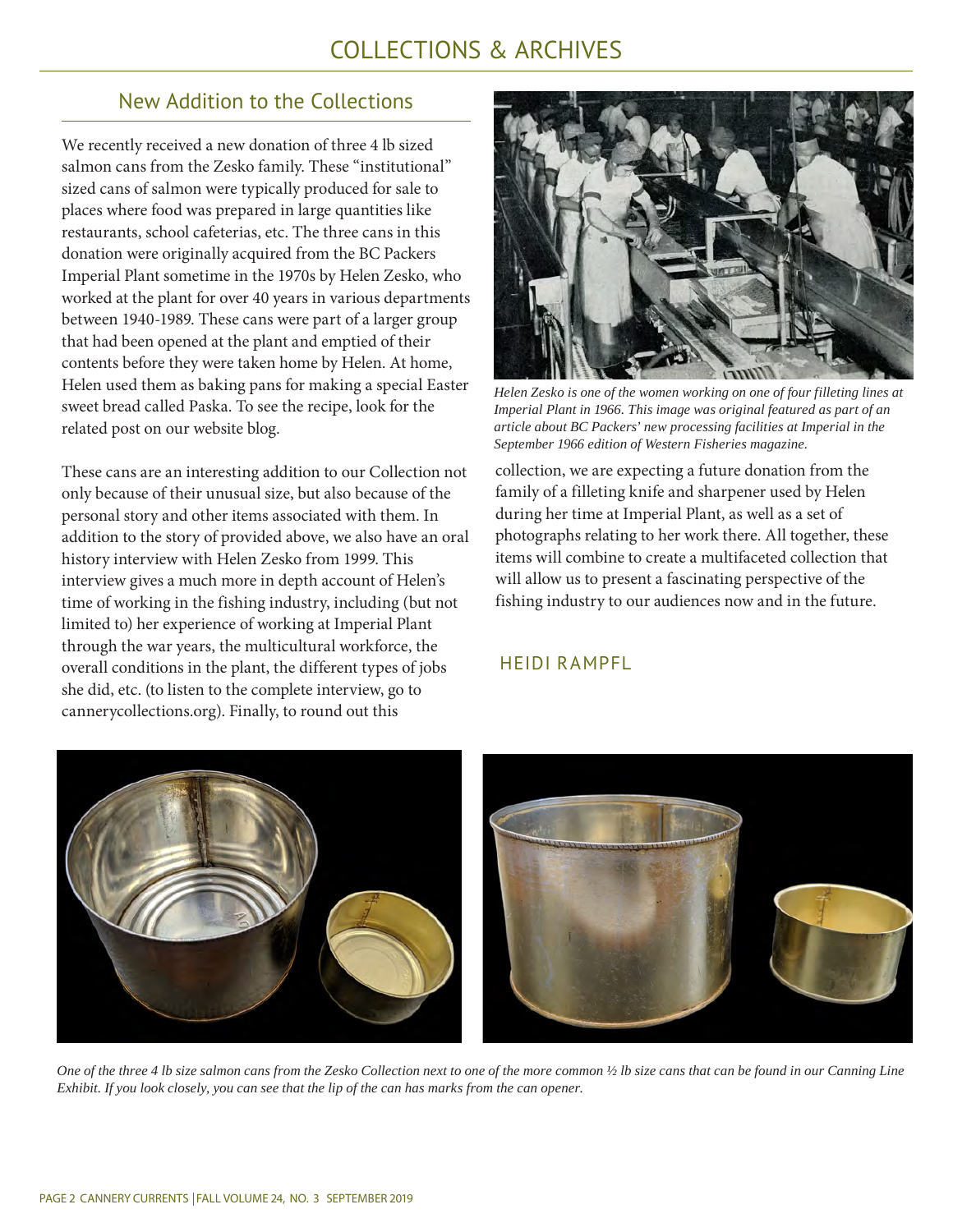## PUBLIC PROGRAMS

## Thank You to the Pacific Salmon Foundation

The Pacific Salmon Foundation (PSF) is a strong supporter of the work of the Gulf of Georgia Cannery Society. We are grateful that the PSF recently provided funding for new educational materials for our S*almon People: Coast Salish Fishing* education program.

During the *Salmon People* program, students investigate the complexity of traditional salmon fishing technology and evaluate how Indigenous knowledge, skills, and labour contributed to the development of the West Coast fishing industry. The program's content was developed by Elder Roberta Price from the Snuneymuxw and Cowichan First Nations. Roberta's knowledge provided a solid foundation for this popular program, but the program lacked tool replicas that students could examine.



*This salmon spear (Leister) is one of 14 fishing tool replicas purchased with funds from the Pacific Salmon Foundation.* 

This Fall, students will have replicas they can handle as they describe the different parts of the tool and consider how it is used to catch salmon. The replicas allow us to better convey the main message of the program – that traditional Indigenous fishing technology is complex and represents profound knowledge of both fish behavior and the environments where salmon live.

The Pacific Salmon Foundation will be joining us at our Salmon Science Expo, on November 9th from 12pm to 4pm. Come by to learn about their work and the work of other wild salmon champions in our community.

#### SHANNON KING

# CANNERY STORE

## What's New in Store



If you haven't seen them already, check out the new line of fine porcelainserving ware featuring designs by local First Nations artists (*pictured left)*.

Bowls in two different sizes as well as a serving tray, featuring designs by Nuxalk & Nuu-chah-nulth artist Kelly Robinson, and Squamish & Kwakwaka'wakw artist

Klatle-Bhi. Each comes individually boxed, perfect for gift-giving!

We also have a new baseball cap from Vancouver's small batch, craft baseball hat maker, The Nine O'Clock Gun Co., featuring the logo of the Steveston Fujis baseball team, circa 1934 *(pictured right).*

#### ROB HART